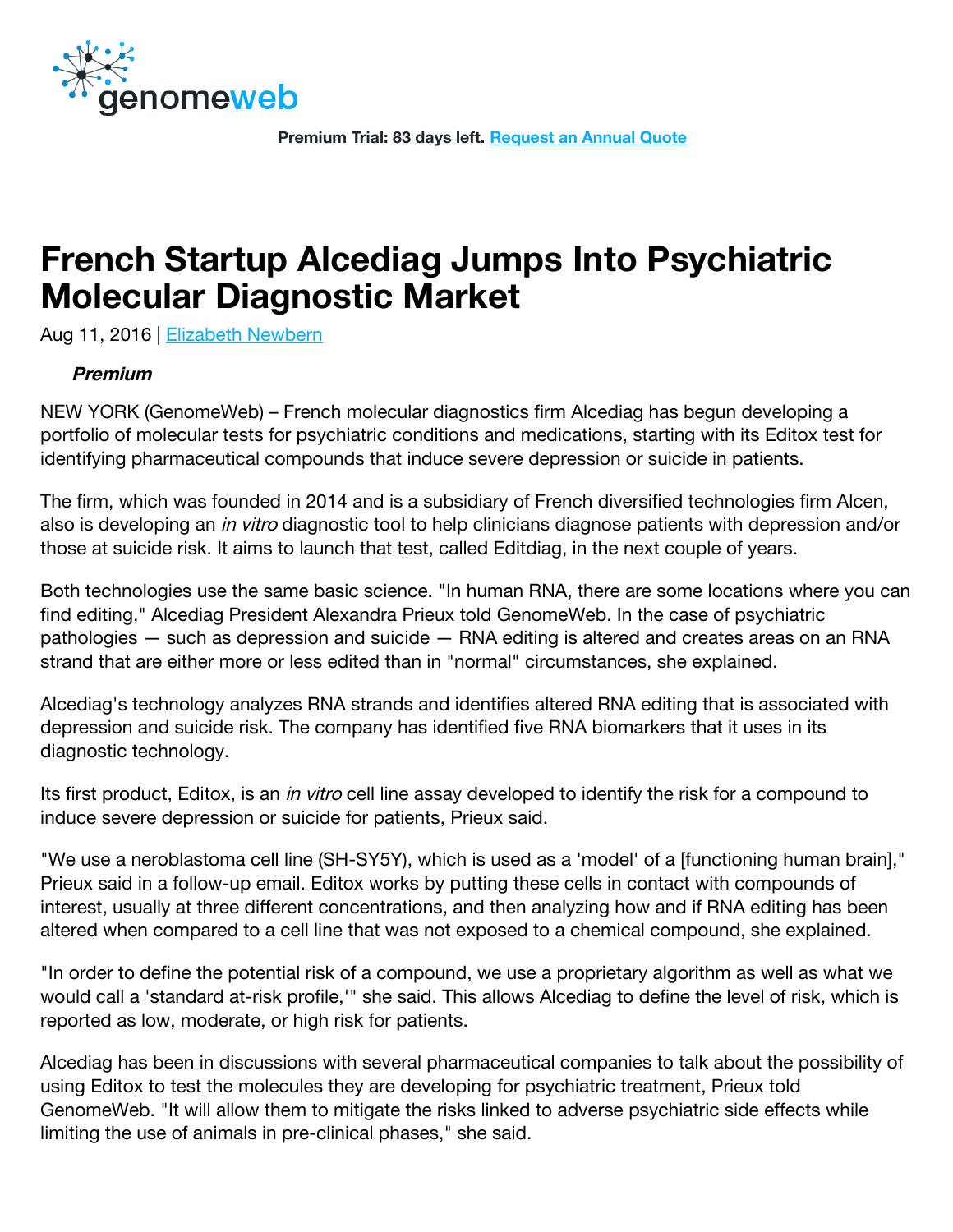Currently, the firm is marketing the Editox test itself, although it may consider marketing agreements down the line, Prieux said.

The firm's primary competition in this space will come from Assurex Health, which was recently [acquired by Myriad Genetics. Assurex markets GeneSight, a test that analyzes a person's chee](https://www.genomeweb.com/molecular-diagnostics/myriad-acquire-psychiatry-focused-pgx-firm-assurex)k swab sample for a panel of PGx markers that doctors can use to personalize their patients' antipsychotic and antidepressant medications. This test "aims to stratify patients, or identify patients' response to a treatment," Prieux noted. "They also claim that they are able to manage adverse side effects."

While both companies compete in this space, Prieux indicated that she doesn't believe that the two products are in direct competition at present. "The main difference between the Assurex technology and Alcediag's is that Assurex is looking at genetic mechanisms while we are looking at epigenetic mechanisms," Prieux said in an email. Alcediag's tests are early post-transcriptomic, which gives it the advantage of providing information with only a short delay on a patient's response to treatment, she said. While the genetic background of a patient is important, it doesn't allow insight into whether a gene is expressed.

Additionally, the Editdiag test that Alceidag is developing will allow clinicians to diagnose mental illnesses, which is not in Assurex's scope, Prieux claimed.

Another psychiatric pharmacogenomics firm called CNSDose [launched earlier this year](https://www.genomeweb.com/molecular-diagnostics/new-pgx-firm-cnsdose-launch-depression-drug-dosing-test) with plans to introduce a depression medication dosing test that could compete with the Editox test.

The firm's Editdiag test, which is currently in development with a target launch date in 2019, interrogates a panel of five specific RNA biomarkers taken from a small blood sample, a few milliliters, using nextgeneration sequencing on Illumina platforms, said Prieux. The firm believes these specific types of RNA markers are unique to patients with particular psychiatric disorders.

Alcediag has reported some results from a small clinical trial involving a few dozen patients recruited from two centers in Spain and France involved in a psychiatric emergencies prospective study. The patients were divided into two groups: one group of patients that suffer from major depression but have no history of suicide attempt, and another group of patients that suffer from major depression and have made suicide attempts.

The results showed that Alcediag's five biomarkers could diagnose depression and/or suicide risk with 95 percent specificity and 89 percent sensitivity.

When a patient comes into the "psychiatric emergency room" there is a 48-hour period in which psychiatrists have to decide what the best course of action is — which may be to send them back home or to hospitalize them for a longer period, Prieux explained. Traditionally, doctors have patients fill out questionnaires, interview them, and interview family members to get enough data to make a decision. " [These tests] give them another way to evaluate the patient," Prieux said, adding that a diagnostic tool that could help diagnose and monitor depression and suicide risk "could have a tremendous and positive impact on patients."

Among adults, major depression is one of the most common mental disorders in the United States, according to the National Institutes of Health. Major depression creates a higher risk of suicide, which took more than 42,000 lives in the United States in 2014, according to the US Centers for Disease Control.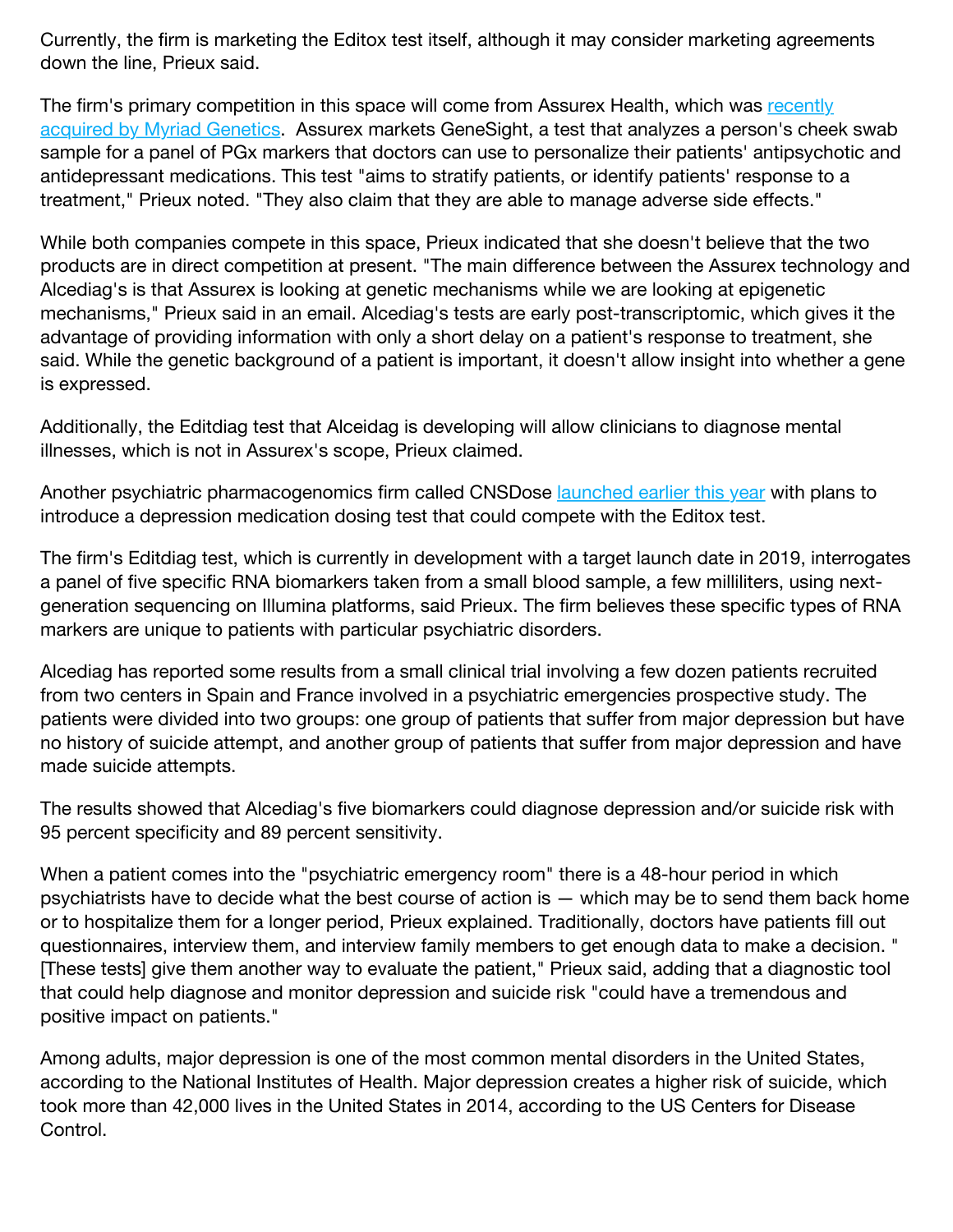After the Editdiag test rolls out onto the market in a few years, Alcediag has plans to expand.

"We know that RNA editing is involved in many areas, both psychiatric and non-psychiatric," Prieux said. Future diagnostic tools sold by the firm will use different RNA biomarkers, but use the same basic technology, she added.

Filed Under [Sequencing](https://www.genomeweb.com/technology/sequencing) [Neurological & Psychological Disorders](https://www.genomeweb.com/disease/neurological-psychological-disorders) [product launch](https://www.genomeweb.com/taxonomy/term/7907) [depression](https://www.genomeweb.com/taxonomy/term/6071)

[RNA-seq](https://www.genomeweb.com/taxonomy/term/6943)

 $\blacktriangleright$  [Get Weekly Sequencing Updates](https://www.genomeweb.com/channel/subscribe/16?tok=G_za2FjOanLvMwWo__brU9gn9oWHEThinkoX53PhGgU&destination=node/374666%3Futm_source%3DSilverpopMailing%26utm_medium%3Demail%26utm_campaign%3DDaily%2520News%253A%2520St.%2520Jude%2520Study%2520Reshapes%2520Hemoglobin%2520Genetic%2520Disorders%2520With%2520CRISPR/Cas9%2520Editing%2520-%252008/15/2016%252004%253A20%253A00%2520PM)

## Related Articles

#### Aug 05, 2016

[Under Myriad, Assurex Looks to Expand Mental Health PGx Testing Indication;](https://www.genomeweb.com/molecular-diagnostics/under-myriad-assurex-looks-expand-mental-health-pgx-testing-indication) Optimize Pricing

#### Aug 03, 2016

[Myriad to Acquire Psychiatry-Focused PGx Firm Assurex](https://www.genomeweb.com/molecular-diagnostics/myriad-acquire-psychiatry-focused-pgx-firm-assurex)

#### Dec 21, 2015

## [Assurex Raises \\$15M From Series D Financing Round](https://www.genomeweb.com/business-news/assurex-raises-15m-series-d-financing-round)

## Feb 04, 2016 [New PGx Firm CNSDose to Launch Depression Drug Dosing Test](https://www.genomeweb.com/molecular-diagnostics/new-pgx-firm-cnsdose-launch-depression-drug-dosing-test)

#### May 12, 2016

[CNSDose Assembling Psychiatric PGx Business Strategy Around Local](https://www.genomeweb.com/molecular-diagnostics/cnsdose-assembling-psychiatric-pgx-business-strategy-around-local-distribution) Distribution Partners

#### Nov 24, 2015

[Despite Challenges in the Field, GnomeDx Sees Right Time to Launch New PGx](https://www.genomeweb.com/molecular-diagnostics/despite-challenges-field-gnomedx-sees-right-time-launch-new-pgx-company) **Company** 

## **We recommend**

[Under Myriad, Assurex Looks to Expand Mental](https://www.genomeweb.com/molecular-diagnostics/under-myriad-assurex-looks-expand-mental-health-pgx-testing-indication?trendmd-shared=0) Health PGx Testing Indication; Optimize Pricing GenomeWeb, 2016

Pharmacist Group Sees Value in Offering Assurex [PGx Tests for Mental Health, Pain Rx Personalization](https://www.genomeweb.com/clinical-genomics/pharmacist-group-sees-value-offering-assurex-pgx-tests-mental-health-pain-rx-per?trendmd-shared=0&utm_campaign=TrendMD&utm_medium=TrendMD&utm_source=TrendMD) GenomeWeb, 2014